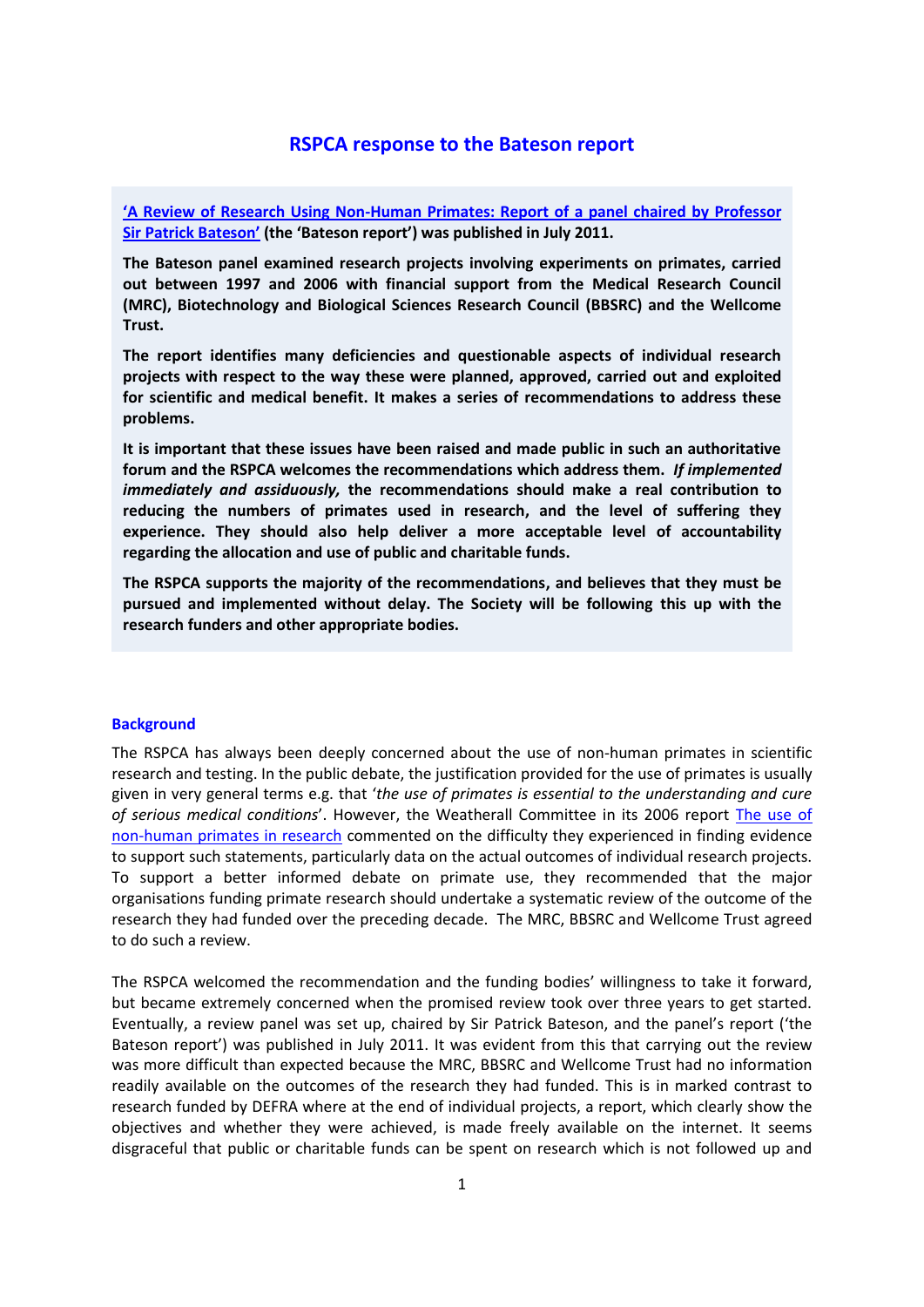exploited, and the Society considered it truly astonishing that no such system was in place for primate research, particularly when this raises such serious ethical and animal welfare concerns, and when the scientific community are prepared to be so dogmatic about its absolute necessity. Fortunately, this point was recognised in the Bateson report and recommendations were made to try to rectify the situation.

Unfortunately, when the report was launched, the media chose to focus on the fact that for 9% of the research reviewed, the panel concluded that '*no scientific, medical or social benefit had emerged'*. It was therefore assumed that the remaining 91% of research had a benefit and was justified, although the report does not actually say that. This inevitably resulted in a polarised media debate, which deflected attention away from the serious criticisms within the main body of the text and from the extremely important recommendations which occur throughout.

#### **General comments on the report**

The original objective of the review, defined by the Weatherall report, was to assess the *outcome* of primate research (its contribution to science and to medical progress) over the 10 years between 1997 and 2006, but the task given to Bateson was enlarged, and made more difficult, by also asking the working group to include assessment of the quality of the research and impact on the experimental subjects, and to 'identify strengths and weaknesses of the funded science'. The aim was to bring together three factors - scientific quality and importance, probability of medical and public benefit and the likelihood of animal suffering - into an overall assessment of whether each research project was 'acceptable and justifiable'.

The approach of the panel, and the process described in the report for carrying it out, is welcomed by the RSPCA because it directly addresses the question of scientific and ethical justification for the use of primates. Understandably, the report took a long time to produce, and the panel would no doubt have considered a great deal of information which could not be presented in a document such as this. The information provided is therefore all that is available, *in the public domain*, about the research that was reviewed, given that the projects (and hence the publications arising from them) are not identified in the report. This makes it impossible for the reader to be much wiser about what the primates were actually used for (other than the overall research field e.g. neuroscience, vision...), or to have an understanding of the *specific* criteria used to judge the justification for their use, or to understand what the outcomes had been. This is our major criticism - the report does not actually provide an answer to the central question about what ten years of primate research achieved. It lacks detail about the projects which were reviewed, and is not clear about the conclusions which the panel reached regarding scientific quality and importance, probability of medical and public benefit, and the likelihood of animal suffering in each case. An overall conclusion concerning the justification and acceptability of each project is rarely mentioned, despite the fact that such a conclusion was the stated endpoint of all project assessments (Report sections 1.6 and 6.1, and Appendix 3.1). There is also a puzzling inconsistency in that the full text is quite critical of the research, but this is not always reflected in the conclusions which in some cases seem quite anodyne in comparison. It thus leaves scope for misinterpretation (as described in the 'Background' section above). It is also a pity that the panel saw fit to add comments on harassment of researchers by extremists and aspects of the regulatory system in the UK, since these points were adequately covered in the Weatherall review and revisiting them again detracted from the central point of the review.

**However, aside from these concerns, the RSPCA welcomes the report and believes it should provide a driving force for change** *if it is taken seriously by the research community* **- including all those who fund, regulate, carry out and publish research on primates. It identifies many**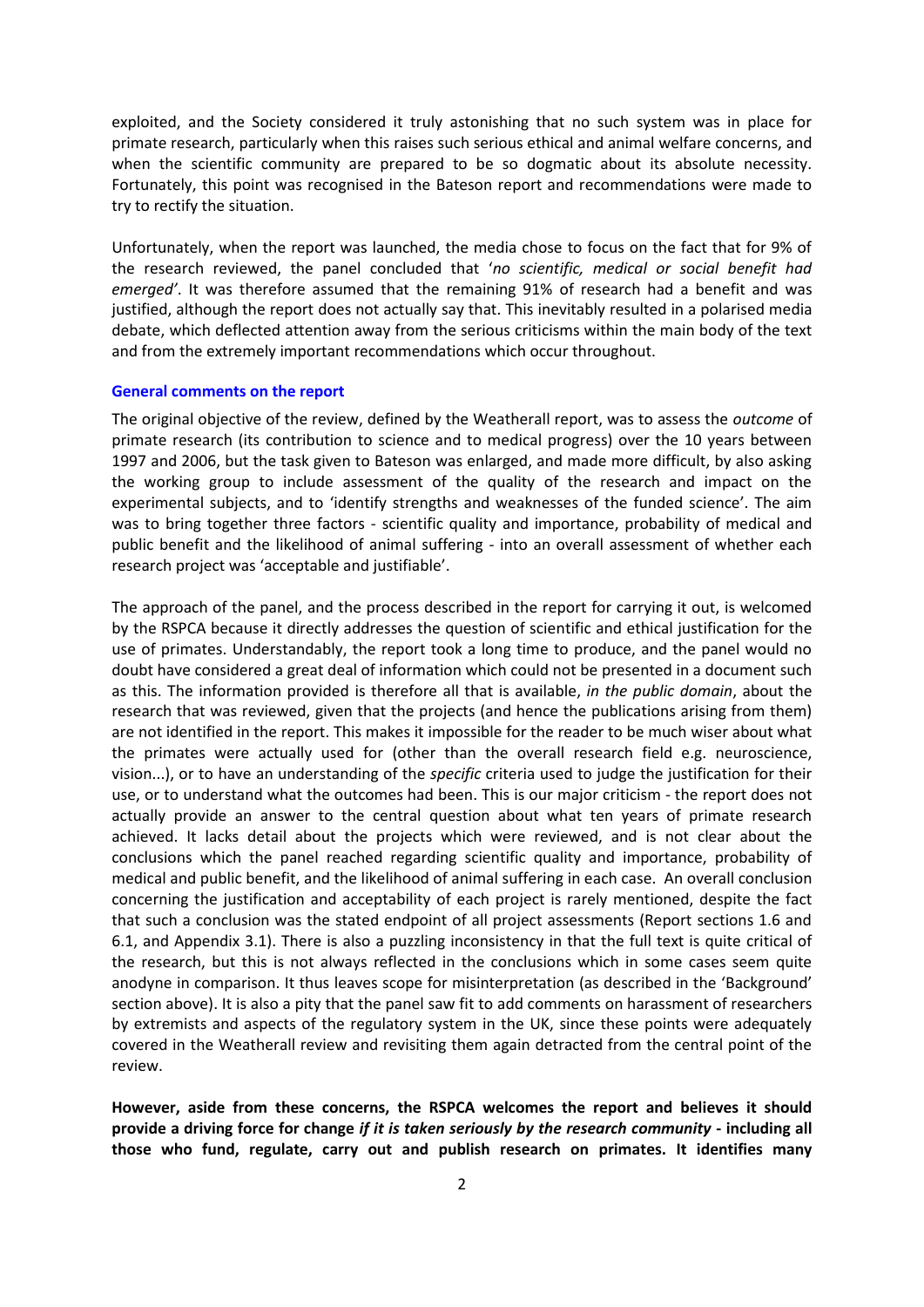**deficiencies and questionable aspects of individual research projects with respect to the way these were planned, approved, carried out and exploited for scientific and medical benefit, together with a number of general 'cross-cutting' issues that need attention, and makes recommendations to resolve these problems. It is important that these issues have been raised and made public in such an authoritative forum and the RSPCA welcomes the recommendations which address them.** 

## **Comments on specific recommendations**

**Recommendation 1** underlines the need for rigorous review of grant applications with regard to scientific value, probability of benefit, availability of alternative approaches and likely animal suffering. **Recommendation 2** calls on funders critically to examine the choice of primates as test species, and the possibility of using alternative methods. These are fundamental requirements which should have been addressed by the researchers, Home Office, local ethical review process, and the funders themselves before the projects started. Indeed, we have been repeatedly told over many years that such rigorous review is standard practice. It is therefore disturbing - and telling - that the Bateson Panel felt it necessary to restate these requirements. Future reviews of grant and project applications must be more rigorous.

**Recommendation 3** addresses the need for greater scrutiny of the likelihood of the perceived benefits of a project being realised, taking into account the existence of structured plans for data dissemination and translation to the clinic where appropriate. This is important, because it is essential to ensure the exploitation of research and achievement of medical benefit that is so often cited as the justification for using animals, otherwise animal lives are completely wasted.

**Recommendations 4 and 13** call for greater efforts to monitor research outcomes and to facilitate the identification of opportunities for further exploitation of results. The latter requires that *'a culture of routine output reporting should be embedded in all funded researchers and that provision of such data should be a condition of the grant. In particular, where grants were awarded on the promise of human health benefits, the grantholders should provide evidence of interest in and use by the medical and biopharmaceutical sectors. Failure to update funders regularly with relevant data should disqualify grant-holders from further funding'*. Not only is evidence of the expected outcome required, but as pointed out in Recommendation 3, a strategy should be in place before any animal work starts that will facilitate the realisation of the benefits cited as justification for the infliction of animal suffering. These recommendations need to be implemented without delay.

The panel drew attention to the fact that increased understanding of biological or medical problems is fundamental to medical progress, but that it may not lead directly or quickly to medical solutions, so the 'potential' as well as actual medical benefit of primate projects was assessed. This is not easy to do, and the report makes it clear that they had to rely largely on their own assessment of the potential medical benefit of each project, stating in **Section 5.5.2** that: '*The Panel's assessments of medical and other benefits were made with difficulty and often could be no more than informed guesses*.' This in itself indicates that a totally unacceptable situation has existed for many years in the public funding of research, particularly where such research has involved the use of primates: neither the necessity for the experiments, nor their value has been clearly established, despite claims to the contrary made by the research community, the funders and the Government. The panel concluded that researchers and funders '*should avoid overstating and generalising the medical benefit of NHP research since this cannot be substantiated in many cases*' and argued that '*statements should reflect the actual basis for funding decisions...'*(**Recommendation 12**). We agree.

The majority of the other recommendations also require immediate action. For example, ensuring that projects with particularly high welfare costs are only funded if they have a *high likelihood* of